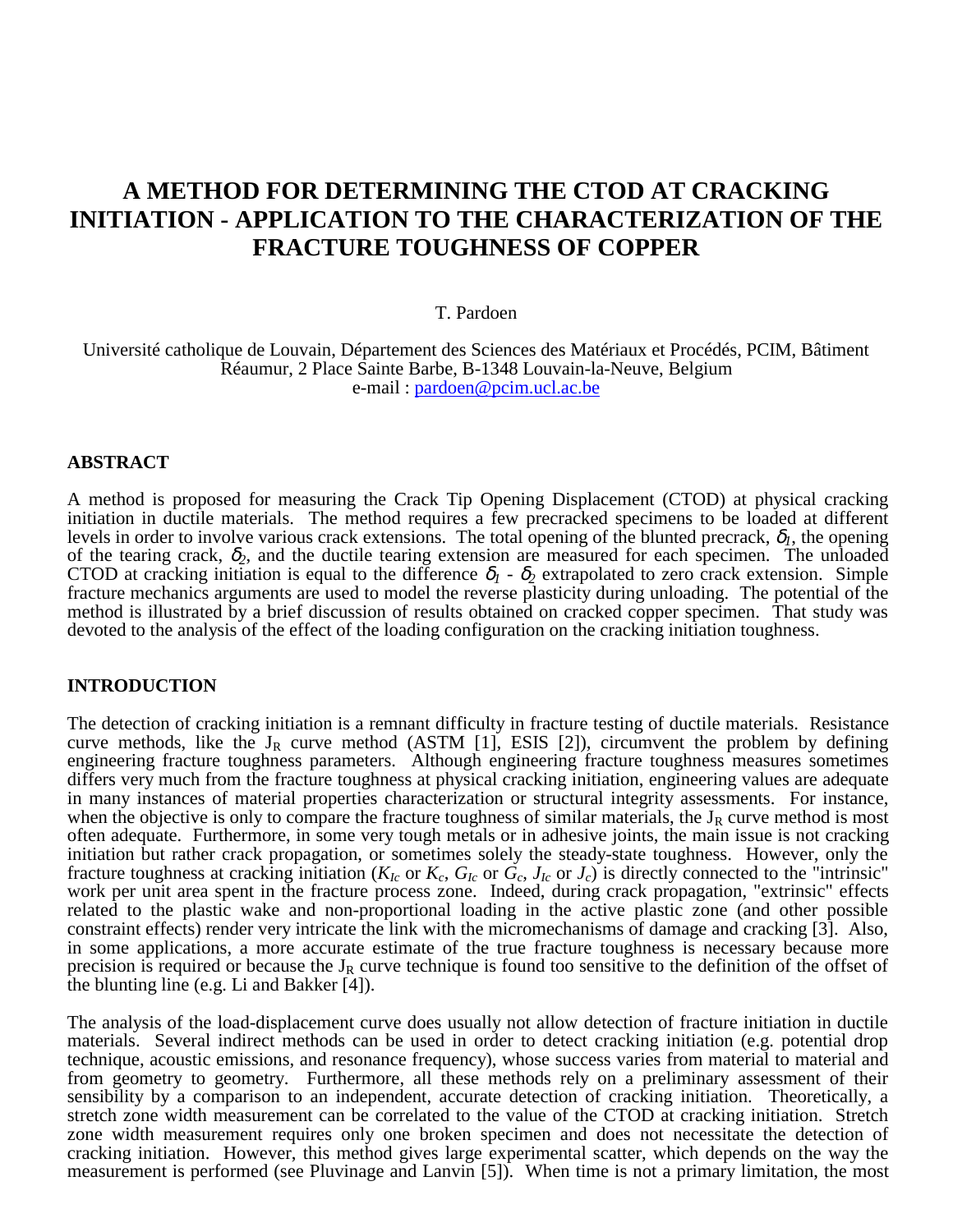pertinent way to evaluate fracture toughness at cracking initiation in ductile material remains the metallographical observation of the crack tip in unloaded specimens (see also Ebrahimi and Seo [6]). In addition, this procedure gives insight into the micromechanisms of damage in front of the crack tip. Usually, one serious complication of such method is that the test must be precisely interrupted at cracking initiation, a condition that can necessitate many experimental attempts. This difficulty is addressed in the first section of the paper by suggesting a new simple method which allows to determine the critical CTOD without requiring to interrupt the test at cracking initiation (see also [7] for more details).

Unless the test is made in-situ in the microscope (giving then only a surface information), metallographical observation requires unloading of the specimen (allowing bulk analysis by grinding and polishing of the specimens). During unloading, the crack partially closes as a result of reverse plastic yielding, a phenomenon which has been studied in much details in the "fatigue community" (Rice [8]) but which is generally not addressed in works involving metallographical observation of monotonically loaded cracked specimen. When fracture testing of ductile materials are performed under large scale yielding (LSY) conditions, the extension of reverse plasticity during unloading is small in comparison to the extension of plasticity during loading. Reverse plasticity then remains limited to the small-scale range and the plastic stretching of the crack face due to reverse plasticity remains a tiny fraction of the crack opening during loading. However, when small-scale yielding (SSY) conditions dominate during loading, reverse plasticity may, in low strain hardening materials, cause a decrease of the CTOD by about half its value under load  $\left[8\right]$ . This problem of reverse plasticity during unloading is addressed in the second section of this paper where a simple model based on fracture mechanics arguments is discussed.

This method has been used in an application in which precise values of fracture toughness at cracking initiation were requested, namely an analysis of constraint effects at cracking initiation in copper specimens through a comparison between Circumferentially Cracked Round Bars (CRB) and Single Edge Notched Beam Specimens (SENB) (Pardoen *et al.* [10]). The main results of that investigation are briefly described in the third section for the sake of illustrating the method.

# **PRESENTATION OF THE METHOD**

Fig. 1a shows a sketch of the evolution of the crack tip profile as a function of the loading, starting from the precracked, unloaded state to a situation with significant amount of ductile tearing. Cracking initiates between steps 3 and 4, which only differ by a slight increase of the remote loading. Crack extension is made of two parts: crack growth due to blunting, ∆a<sub>bl</sub>, and crack extension corresponding to the real ductile tearing, <sup>∆</sup>*atear* (as depicted on Fig. 1a, step 6). The "unloaded CTOD at cracking initiation", δ*\* <sup>c</sup>*, can be estimated from the difference between  $\delta_l$  and  $\delta_2$ , where  $\delta_l$  is the total opening of the blunted crack and  $\delta_2$  is the opening of the tearing crack at the blunted crack tip (Fig. 1a, step 6). Fig. 1b shows how δ*\* <sup>c</sup>* is obtained as the value of  $\delta_1$  -  $\delta_2$  when  $\Delta a_{tear}$  tends toward 0. Several effects cause the difference  $\delta_1$  -  $\delta_2$  to diverge from  $\delta^*$ <sub>c</sub> when <sup>∆</sup>*atear* increases: plastic rotation; large strain effects; variation of the unloading behavior as a function of the amount of ductile tearing (especially, the extending crack tip may completely close before total unloading, which can prevent further closing of the crack mouths).

The method requires loading of a few precracked specimens in such a way as to obtain various crack lengths (as in the multiple-specimen  $J_R$  curve methodology). After unloading, the specimens are machined, embedded in an edge-retention resin, ground and polished. Polished specimens are observed using an optical microscope and the parameters  $\delta_l$ ,  $\delta_2$  and  $\Delta a_{tear}$  are measured on micrographs. Each specimen is ground and polished several times in order to allow measurement of  $\delta_1$  -  $\delta_2$  and  $\Delta a_{tear}$  at various locations along the crack front. In the CRB specimens, a elementary trigonometric correction was applied in order to calculate the real crack advances from the projected values. Each specimen can thus be characterized by average values of  $\delta_l$  <sup>δ</sup>*2* and ∆*atear*. A too large crack extension, typically larger than 2 mm, must be avoided because of the increasing error on  $\delta_1$  -  $\delta_2$  (difference of two large values). Too small crack extensions, typically smaller than 25 µm, bring about large uncertainties in the measurement of ∆*atear*. For specimens presenting crack tunneling (i.e. larger crack extensions in the some regions of the specimen due to a higher constraint), it is important to perform measurements at the surface and at the center of the specimen in order to get a good estimate of the average crack growth. A major advantage of this method is that it does not imply that the

 $\frac{1}{1}$ During crack propagation, the CTOD at the advancing crack tip can decrease by more than 50% due to residual strains in the crack wake and to non-proportional loading in the active plastic zone (Budiansky and Hutchinson [9]). These effects can involve contact of the crack faces.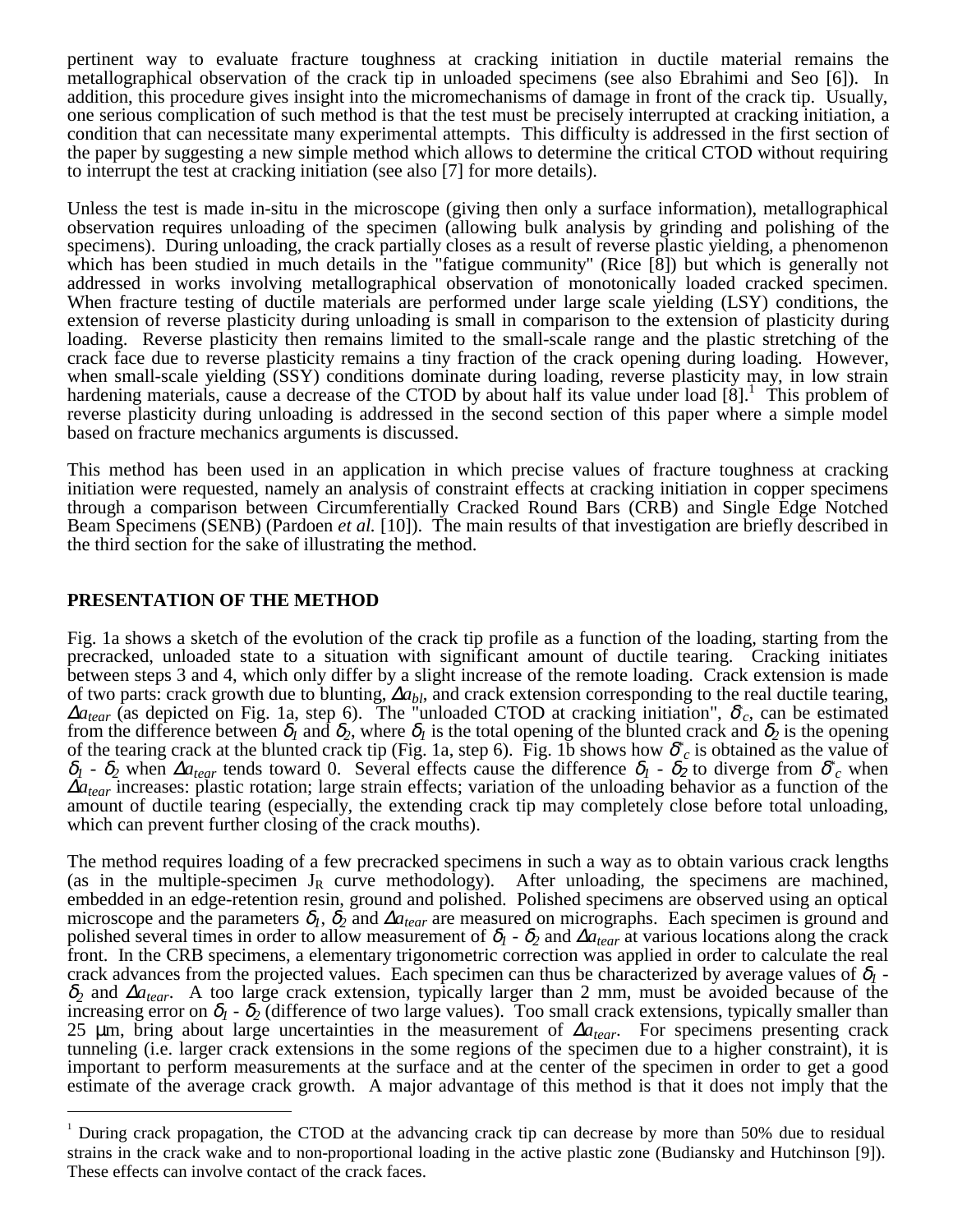specimens be unloaded exactly at cracking initiation, which may require many trials and errors. This method also avoids the problem of deciding whether or not the occurrence of small shear microcracks at the crack tip (like those observed in Ref. [6]) should be considered as the initiation of cracking.



**Figure 1.** (a) Sketch of the evolution of the crack tip profile and definition of the crack openings  $\delta_l$  -  $\delta_2$  and crack extensions  $\Delta a_{tear}$  and  $\Delta a_{bl}$ ; (b) presentation of the method for determining the unloaded CTOD  $\delta_c$ .

## **CORRECTION FOR UNLOADING**

The method described in the last section allows measurement of the unloaded value of the CTOD at cracking initiation, i.e. the opening of a blunted crack tip precisely before the first increment of ductile tearing. The parameter characterizing the resistance of the material to cracking initiation is the CTOD when the specimen is under loading. It is thus important to have a means for evaluating the CTOD before unloading, or, at least, a means for guaranteeing that the correction to be made to the unloaded CTOD is negligible. We insist on that, the focus here is only on the unloading of a static, blunted crack tip before any ductile tearing, i.e. the value of the CTOD obtained by the extrapolation on  $\delta_1$  -  $\delta_2$ , and not on the effect of the unloading on a crack tip existing during crack propagation (as in Ref. [9]). Unloading can be analyzed in the following way [8]. The unloaded state is equivalent to the superposition of the two situations depicted in Fig. 2(a) and  $\overline{2}(b)$ :

- 
- the first situation is the specimen subjected to a tensile load *P* (Fig. 2a); the second situation is a specimen with an initially blunted crack tip subjected to a compressive load -*<sup>P</sup>* (Fig. 2b);
- the unloaded state corresponds to the superposition of (a) and (b). Fig. 2c shows the resulting stress field. A reverse plastic zone surrounded by the plastic zone due to the original loading thus develops, even for incomplete unloading of the specimen.

Based on the assumptions (i) of a perfectly-plastic behavior with similar yield stress in tension and compression (no Bauschinger effects, i.e. no difference between the behavior in tension and compression is assumed), but with a flow stress  $\sigma_f = (\sigma_y + \sigma_u)/2$  in order to approximately account for some degree of strain hardening; (ii) of proportional plastic flow (which was already required for invoking the superposition of situations (a) and (b)); (iii) that the initial crack rounding of Fig. 2b is neglected; it will be shown that an estimate of the correction  $\delta_{rev}$  to be applied to  $\delta_c^c$  can be obtained, such that  $\delta_c$  is given by

$$
\delta_c = \delta_c^* + \delta_{rev} \tag{1}
$$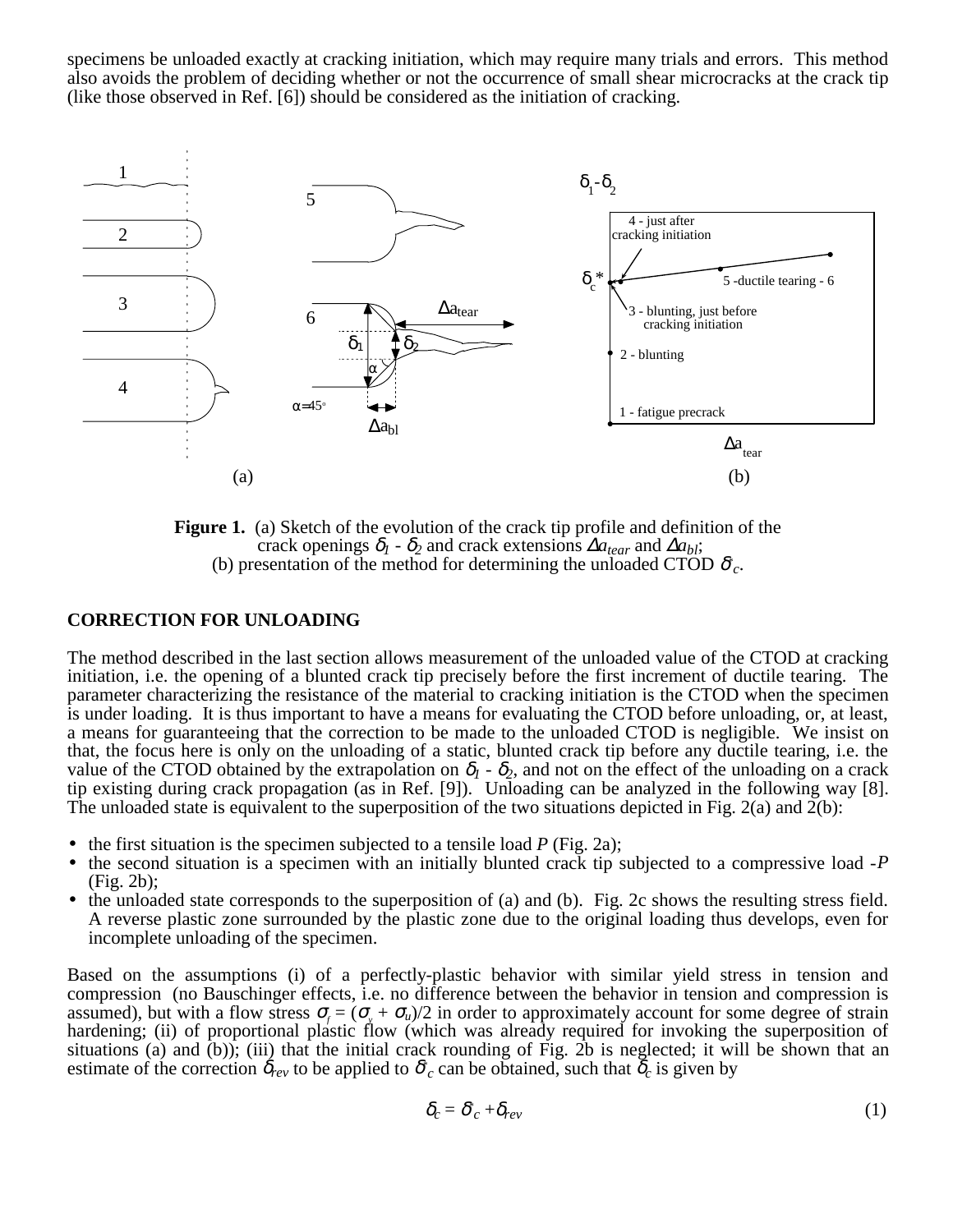

**Figure 2.** The superposition of (a) the stresses generated by a load *P* on a cracked specimen with a yield stress  $\sigma$ <sub>v</sub> and (b) the stresses generated by a load -*P* on a cracked specimen with a yield stress in compression  $-2\sigma_v$ , gives (c) the unloaded solution.

Because of the assumed proportional loading and because no account is taken of the initial rounding of the crack, the effect of unloading is to reverse the direction of stresses in the reversed flow region. The changes in stresses, strains, and displacements due to load reduction are thus given by a solution identical to that for the original loading, but with the loading parameter replaced by the load reduction and the yield strain and stress replaced by twice their values for original loading [8]. In other words, any point which undergoes reversed yield will have experienced a change in stress from  $+\sigma_v$  to  $-\sigma_v$  and the superposition of the changes calculated with a yield stress  $2\sigma_y$  (or  $2\sigma_f$  to account for some degree of strain hardening) exactly represents the behavior. Unloading is equivalent to imposing, in compression, a stress intensity factor equal to  $K_c$ where  $K_c$  is the stress intensity factor at cracking initiation during the original loading. The relationship between the energy release rate, *G*, and *K*, is

$$
G = \frac{K^2 (1 - v^2)}{E}
$$
 (plane strain) (2)

The CTOD is related to J by the well-known relationship

$$
\delta = d_n \frac{J}{\sigma_y} \quad , \tag{3}
$$

where  $d_n$  has been tabulated by Shih [11]. Assuming small-scale reverse plasticity during unloading, *J* for the unloading is thus equal to  $-G_c$ , resulting in

$$
\delta_{rev} = d_n \frac{J_c}{2\sigma_f} = d_n \frac{G_c}{2\sigma_f} = d_n \frac{K_c^2 (1 - v^2)}{E 2\sigma_f}
$$
(4)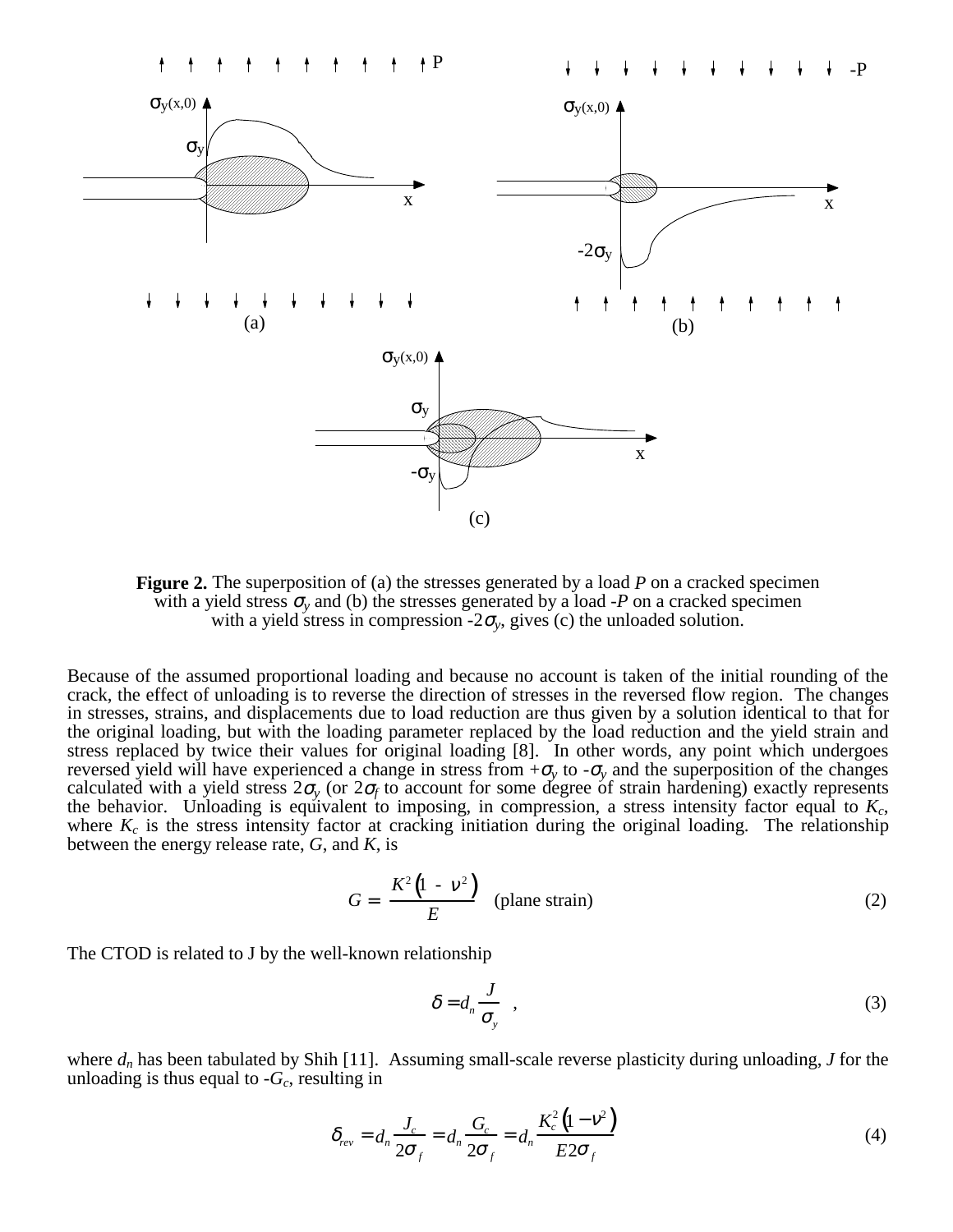where, accordingly, the yield stress has been replaced by twice the approximate current yield stress in the plastic zone at the end of the original loading, 2<sup>σ</sup>*f*.

If cracking initiates under SSY conditions during the original loading (and thus that  $J_c^{loading} = J_c^{unloading}$ ), comparison of Eq. (3) and (4) shows that the unloaded CTOD will be half the loaded CTOD in perfectly plastic materials (i.e. with  $\sigma_f = \sigma_v$ ). In other words, if the method presented in the last section is used on specimens presenting SSY at cracking initiation and low strain-hardening exponents, the correction given by Eq. (4) will be significant. Conversely, in fully yielded specimens, the correction may be tiny because the elastic part of *J*,  $\ddot{J}^{el}$  (= *G*) may be sometimes far smaller than the plastic part  $J^{pl}$ . Consequently, the relative importance of the correction on  $\delta^*$ <sub>c</sub> depends on the extension of yielding when cracking initiates. Comparison of Eq. (3) and (4) also shows that hardening decreases the relative importance of the correction to be applied to δ*\* <sup>c</sup>*. It is worth noting that significant Bauschinger effect combined to SSY during loading and low strain hardening could bring about a correction for the unloading of the blunted crack tip larger than half the loaded CTOD.

The use of Eq. (4) as such relies on SSY conditions during reverse yielding. If the extension of reverse plasticity during unloading does not satisfies SSY, the use, in equation (4), of  $J_c^{el}$  (=  $G_c$ ) will lead to an underestimation of the correction. Actually, the total J for unloading is required. The possibility for largescale reverse yielding in small specimens of very ductile materials is real as it will be shown in the application of the next section. Many approaches have been proposed in the literature to evaluate the departure from SSY conditions (see for instance Hutchinson [12] Anderson [13]). One very simple, but limited, way to extend SSY concepts is Irwin's method [14] which requires the use of an effective crack length located in the center of the reverse plastic zone. The reverse plastic zone size  $r_{prev}$  is given by

$$
r_{prev} = \frac{1}{3\pi} \left(\frac{K}{2\sigma_f}\right)^2\tag{5}
$$

where, again, the yield stress has been replaced by twice the approximate current yield stress in the plastic zone at the end of the original loading,  $2\sigma_f$ . Using the effective crack length an adjusted *K* can be computed (requiring a few iterations) and which can be used in (4).

In order to apply relation (4) for the correction of the experimental values of  $\delta_c$ , *K* at cracking initiation,  $K_c$ , must be known. As the method presented in the last section is devoted to determine cracking initiation,  $K_c$  is thus not known. However, it is possible to approximately estimate the load at cracking initiation (and thus *K*) after having applied the method for determining  $\delta_1$  -  $\delta_2$ . Indeed, the load *P* at which each specimen was unloaded can be plotted as a function of the crack advance ∆*atear* and an approximate value of *P* at cracking initiation can be extrapolated to estimate  $K_c$ . This extrapolation brings about an error on the correction factor to be applied on δ*rev*. Usually, for moderately to very LSY conditions, the load does not vary much after the onset of cracking, meaning that the error on the extrapolated value of  $K_c$  will be small.

The accuracy of Eq. (4) (accounting or not for possible non small-scale reverse yielding) can only be assessed by comparison with more accurate numerical calculations. Large strain finite element simulations were performed in Ref. [7] and proved that (4) is accurate for low to moderate strain hardening.

# **APPLICATION TO THE CHARACTERIZATION OF THE CRACKING INITIATION TOUGHNESS OF COPPER**

The method described in the previous section has been adopted to evaluate the CTOD at cracking initiation of precracked Single Edge Notched Bend (SENB) specimens and Circumferentially Cracked Round Bars (CRB) made of cold-drawn copper [10]. Precracking of the SENB specimens was made using a resonance machine and the specimen were side-grooved (20% of the thickness). A rotative fatigue bending method was employed for precracking of the CRB specimens [10,15]. The *a*/*W* ratio of each specimens was always close to 0.5 (where *a* is the crack length and *W* the specimen width). Table 1 presents the main mechanical characteristics of copper. The Hollomon representation has been used:

$$
\sigma = K \varepsilon^n \tag{6}
$$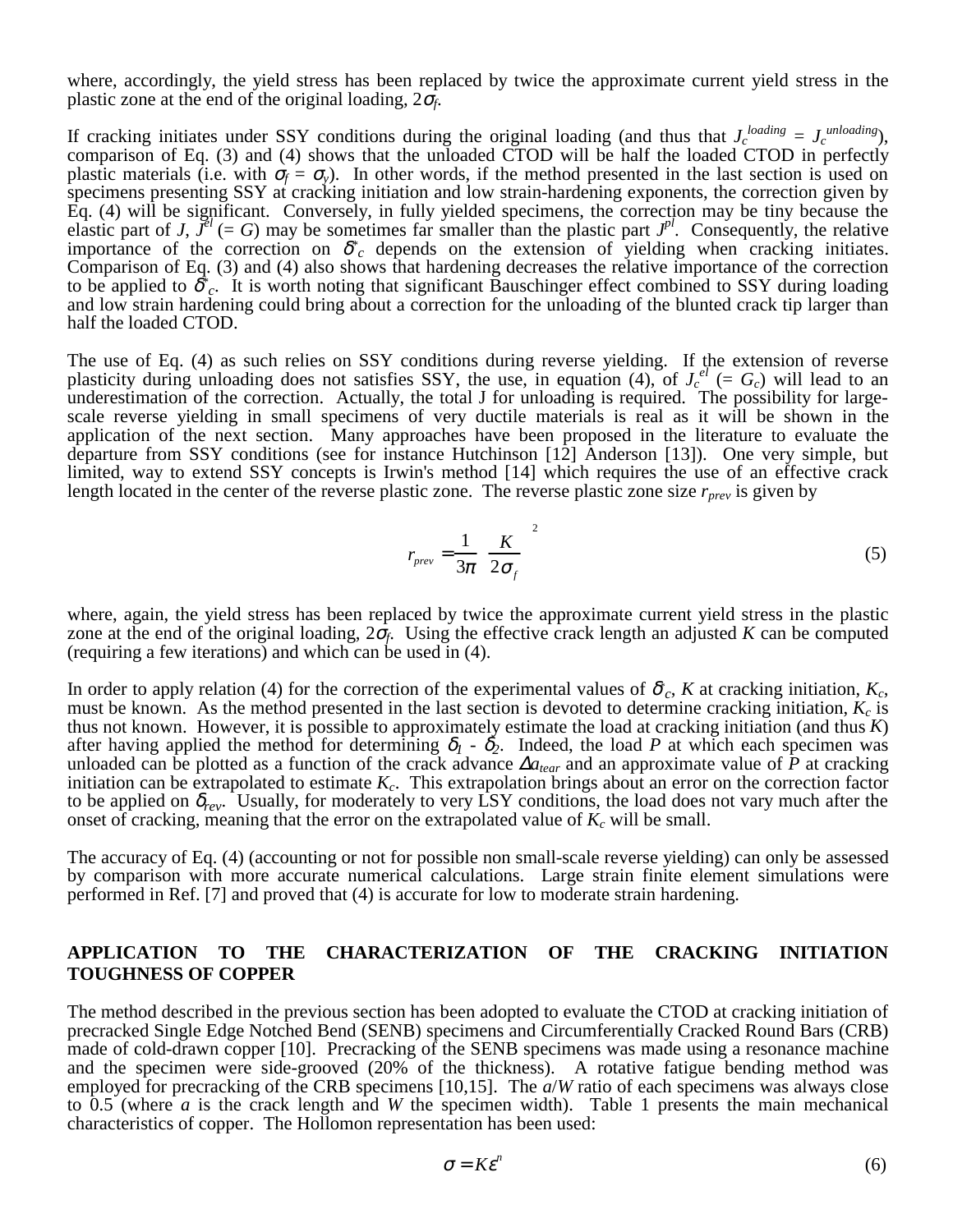where  $n$  is the strain hardening exponent and  $K$  is a constant. Due to the succession of different hardening stages in copper, *n* varies with strain [16]. The value of *n* in Table I is thus an average value.

Fig. 3 shows a typical crack tip profile obtained on copper (for a small crack extension). Fig. 4 compares the variations of δ*1* - δ*2* as a function of ∆*atear* for the two types of specimens, SENB and CRB. Each specimen was polished 6 times. Table 2 presents the extrapolated values of δ*\* <sup>c</sup>* obtained using a linear regression.

## TABLE 1

MAIN MECHANICAL CHARACTERISTICS OF COPPER: YOUNG'S MODULUS, *E*; THE POISSON RATIO, *v*; YIELD STRESS,  $\sigma_{v}$ ; STRAIN AT NECKING,  $\varepsilon_{u}$ ; STRESS AT NECKING,  $\sigma_{u}$ ; STRAIN-HARDENING EXPONENT IN A HOLLOMON POWER LAW REPRESENTATION, *n*; SHIH FACTOR, *dn*.

| Material |     |      | U.,   | $\varepsilon_{u}$ | $O_{\mathcal{U}}$ |               | $\boldsymbol{\mathfrak{a}}_n$ |
|----------|-----|------|-------|-------------------|-------------------|---------------|-------------------------------|
|          | GPa |      | (MPa) |                   | (MPa)             |               |                               |
| Copper   | 121 | 0.35 | 312   | 0.008             | 325               | $\approx 0.1$ | $0.7$ (pl. strain)            |



**Figure 3.** Micrograph of a typical crack tip zone corresponding to a small crack advance in a SENB copper specimen.



**Figure 4.** Variation of  $\delta_1$  -  $\delta_2$  as a function of the crack advance  $\Delta a_{tear}$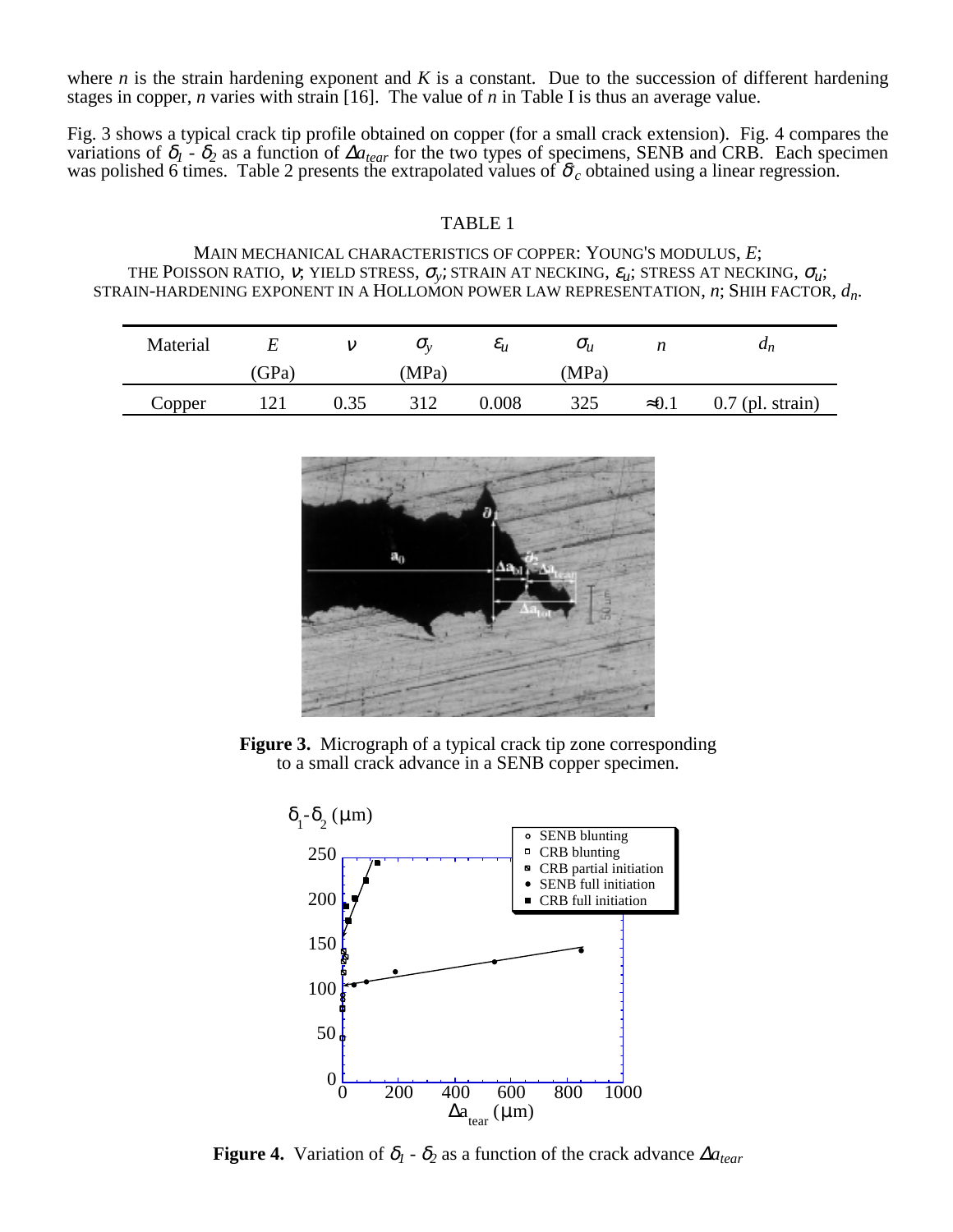### for the SENB and CRB copper specimens.

#### TABLE 2

| CRACK TIP OPENING PARAMETERS: UNLOADED CTOD AT CRACKING INITIATION, $\delta_c$ ; CRACK CLOSING DUE                          |  |
|-----------------------------------------------------------------------------------------------------------------------------|--|
| TO REVERSE PLASTICITY, $\delta_{rev}$ ; CTOD AT CRACKING INITIATION, $\delta_c$ ; ENGINEERING CRITICAL CTOD, $\delta_{0.2}$ |  |

| Specimen    | $\delta_c$ | $\delta_{rev}$ | $\delta_{rev}$ improved using | $\mathcal{O}_C$ | 00.2     |
|-------------|------------|----------------|-------------------------------|-----------------|----------|
| type        | $(\mu m)$  | (um)           | Irwin's method $(\mu m)$      | $\mu$ m)        | $\mu$ m) |
| <b>SENB</b> | 106        | 6.8            | 7.8                           | 114             | 185      |
| ™R          | 160        | 8.4            | 0.                            | 70              |          |

The closing of the crack caused by reverse plasticity during unloading,  $\delta_{rev}$ , has been calculated using (4) and the best estimate of the load at initiation. The values of  $\delta_{rev}$ , given in Table 2, are small with respect to  $\delta_c$ .<br>Indeed, cracking initiates while LSY conditions prevail in both specimens.<sup>2</sup> The reverse plastic zone have been evaluated from (5):  $r_{prev} = 200 \mu m$  and 275  $\mu m$  in the SENB and CRB specimens, respectively. The initial ligament lengths are equal to 3.5 mm and 2.5 mm in the SENB and CRB specimens, respectively. Both specimens thus involve large-scale reverse yielding during unloading. Use has been made of Irwin's model to infer a more precise value of  $\delta_{rev}$ . Table II also presents the improved  $\delta_{rev}$ . In [7], it has been shown that, with this final improvement, the analytical  $\delta_{rev}$  agrees closely with the more exact  $\delta_{rev}$  predicted by finite element simulation. However, Table 2 also proves that this correction is of little importance with respect to the total CTOD and could thus be omitted. The final  $\delta_c$  are given in Table 2.

The fracture toughness at cracking initiation given by  $\delta_c$  (or by the  $J_{Ic}$  which can be inferred from (3)) is significantly lower with the SENB specimens. Geometry effects on cracking initiation toughness are rarely mentioned in the literature. Typically, geometry effects are mainly observed during crack propagation (e.g. Joyce and Link [17]), caused by a loss of constraint (in [17] short crack or short ligament length effects). Here, the geometry effect is explained as resulting from a finite strain effect: the CRB specimen exhibits, at the same applied *J*, a finite strain zone 50% smaller than in the SENB specimen (see Ref. [10] for details). In the CRB geometry, a 50% larger applied *J* is thus required in order for a small representative element in the fracture process zone to reach the critical strain for void coalescence. In other words, *JIc* at physical cracking initiation is not a truly "intrinsic" material parameter in this case. The connection between  $J_{Ic}$  and the work spent per unit area in the fracture process zone depends on the loading configuration for the material of this study.

Finally, engineering value of the fracture toughness,  $J_{0.2}$  (which consists in the intersection of the  $J_R$  curve with the 0.2 mm offset line parallel to the blunting line) have been measured for the SENB specimen in Ref. [10]. The engineering CTOD  $\delta_{0.2}$  has been derived using (3). The value for  $\delta_{0.2}$  is given in Table II. The significant difference between  $\delta_c$  and  $\delta_{0.2}$  demonstrates the interest of a robust method for predicting cracking initiation when accurate values of the physical fracture toughness are demanded.

## **CONCLUSIONS**

The method proposed in this paper for the measurement of the CTOD at cracking initiation can be summarized as follows:

- A few precracked specimens are loaded in order to get crack extensions varying within the 0.05 mm to 1-2 mm range. The method requires a range of stable tearing in order to generate such crack advances.
- After unloading, the crack tip is observed at different locations along the crack front, by repetitive grinding and polishing. Three lengths are measured:  $\delta_l$ ,  $\delta_2$ , and  $\Delta a_{tear}$  (see Fig. 1). For specimens presenting crack tunneling, it is important to perform measurements at the surface and at the center in order to get a good estimation of the average crack advance.

 $\frac{1}{2}$ <sup>2</sup> The elastic and plastic parts of  $J$  can be compared in order to estimate the departure from SSY during the initial loading:  $J^{el}$  is roughly ten times smaller than  $J^{pl}$  in both CRB and SENB specimens.